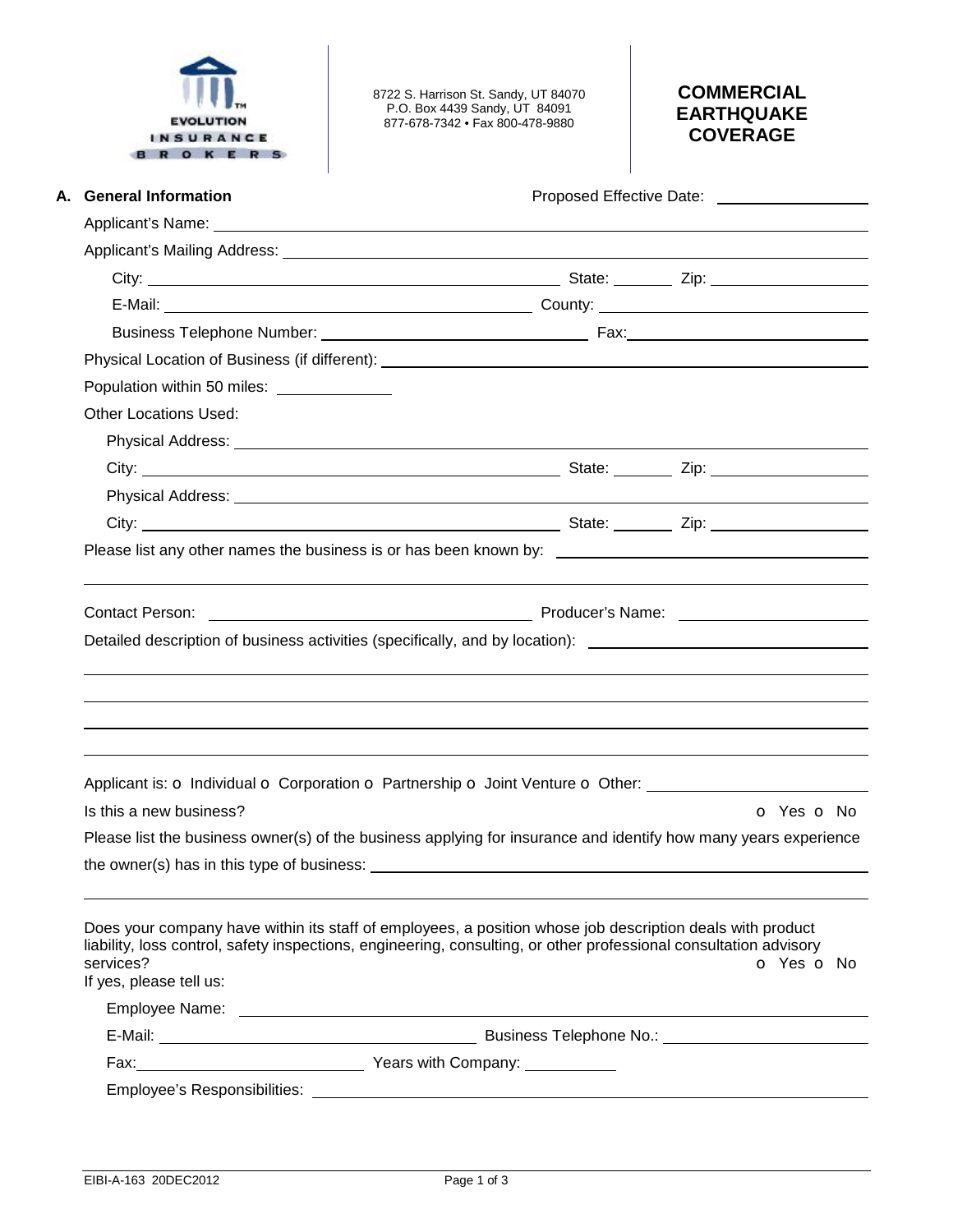## **B. Insurance History**

Who is your current insurance carrier (or your last if no current provider)?

Provide name(s) for all insurance companies that have provided Applicant insurance for the last three years:

|                        | Coverage: | Coverage: | Coverage: |
|------------------------|-----------|-----------|-----------|
| Company Name           |           |           |           |
| <b>Expiration Date</b> |           |           |           |
| <b>Annual Premium</b>  | -S        | ጥ<br>۰D   | ۰D        |

Has the Applicant or any predecessor ever had a claim? **o** Yes **o** No

Attach a five year loss/claims history, including details. (REQUIRED)

Have you had any incident, event, occurrence, loss, or Wrongful Act which might give rise to a Claim covered by this Policy, prior to the inception of this Policy? **o Yes o No** 

If yes, please explain:

Has the Applicant, or anyone on the Applicant's behalf, attempted to place this risk in standard markets? o Yes o No

If the standard markets are declining placement, please explain why:

# **C. Other Insurance**

 

Please provide the following information for all other business-related insurance the Applicant currently carries.

| Coverage Type          |  |    |
|------------------------|--|----|
| <b>Company Name</b>    |  |    |
| <b>Expiration Date</b> |  |    |
| Annual Premium   \$    |  | ъD |

### **D. Desired Insurance**

| <b>Exposure</b>                      | <b>Amount Requested</b> | Coinsurance % | <b>Valuation ACV/RC</b> | <b>Deductible</b> |
|--------------------------------------|-------------------------|---------------|-------------------------|-------------------|
| Building #1                          |                         |               |                         |                   |
| <b>Business Personal Property #1</b> |                         |               |                         |                   |
| Business Income #1                   |                         |               |                         |                   |
| Building #2                          |                         |               |                         |                   |
| <b>Business Personal Property #2</b> |                         |               |                         |                   |
| Business Income #2                   |                         |               |                         |                   |
| Other                                |                         |               |                         |                   |

**Self-Insured Retention (SIR):**  $\circ$  **\$1,000 (Minimum)**  $\circ$  **\$1,500**  $\circ$  **\$2,500**  $\circ$  **\$5,000**  $\circ$  **\$10,000** 

### **E. Property Information**

- 1. Construction Type:
- 2. Square Footage: Year Built: No. Stories:

- 3. Additional Interests
	- a. **o** Mortgagee **o** Additional Insured **o** Loss Payee Name: